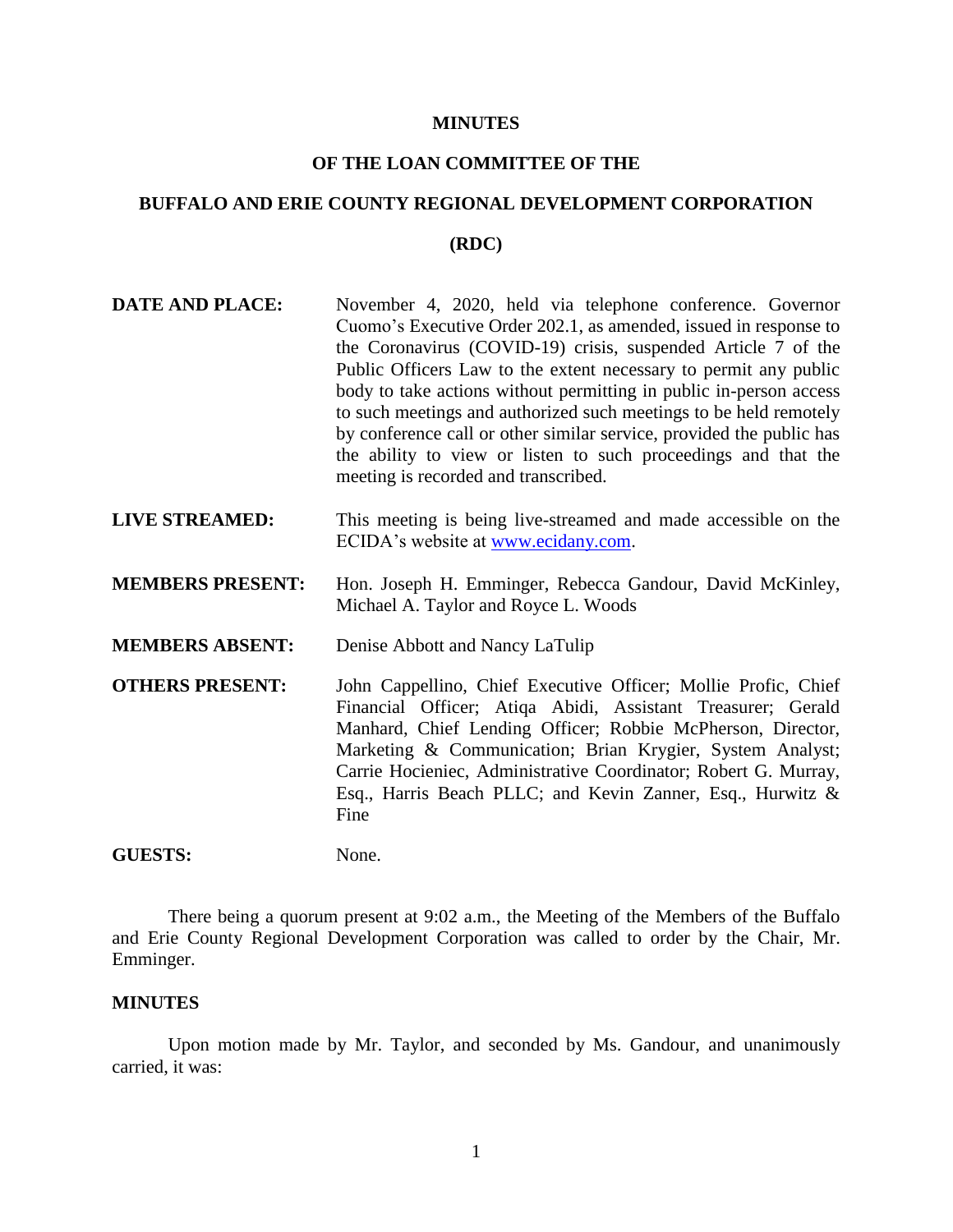**RESOLVED,** that the minutes of the RDC Loan Committee meeting of September 24, 2020 are hereby approved.

#### **NEW RDC RLF FUNDING REQUEST (EDA CARES ACT FUNDING)**

Mr. Manhard updated members on status of this new federal funding source for Erie County businesses.

Mr. Taylor moved and Ms. Gandour seconded to enter into Executive Session to discuss the financial/credit history of a particular corporation and/or individual. Mr. Emminger called for the vote and the motion was then unanimously approved. At 9:15 a.m., the RDC Loan Committee entered into Executive Session

Upon motion made by Mr. Taylor and seconded by Ms. Gandour, and unanimously approved, the members of the RDC Loan Committee terminated Executive Session at 10:17 a.m.

#### **APPROVAL OF LOAN CASES:**

Affordable Technology Solutions, LLC, 9260 Roll Road, Clarence Center, New York 14032, \$50,000 7 year term loan, secured and guaranteed. Mr. Manhard reviewed the loan application and loan case detailing the proposed 7 year term loan, proceeds of which will be used by the borrower for marketing, inventory, product development and an office lease. General discussion ensued.

Mr. Taylor moved to recommend that the proposed loan be approved subject to a requirement the borrower makes a semi-annual visit to the appropriate technical assistance entity and subject to the company providing RDC with a copy of its lease agreement. Mr. Woods seconded the motion. Mr. Emminger called for a vote and the motion was unanimously approved.

Flex-E-Brick Products, Inc., 1219 Abbott Road, Lackawanna, New York 14218, \$50,000 7 year term loan, secured and guaranteed. Mr. Manhard reviewed the loan application and loan case detailing the proposed 7 year term loan, proceeds of which will be used by the borrower for inventory and working capital. General discussion ensued.

Ms. Gandour moved to recommend that the proposed loan be approved. Mr. Woods seconded the motion. Mr. Emminger called for a vote and the motion was unanimously approved.

Medlab Inc., 600 Cayuga Road, Cheektowaga, New York 14225, \$400,000 6 year term loan, secured and guaranteed. Mr. Manhard reviewed the loan application and loan case detailing the proposed 6 year term loan, proceeds of which will be used by the borrower for working capital and equipment. General discussion ensued.

Mr. Taylor moved to recommend that the proposed loan be approved and Ms. Gandour seconded the motion. Mr. Emminger called for a vote and the motion was unanimously approved.